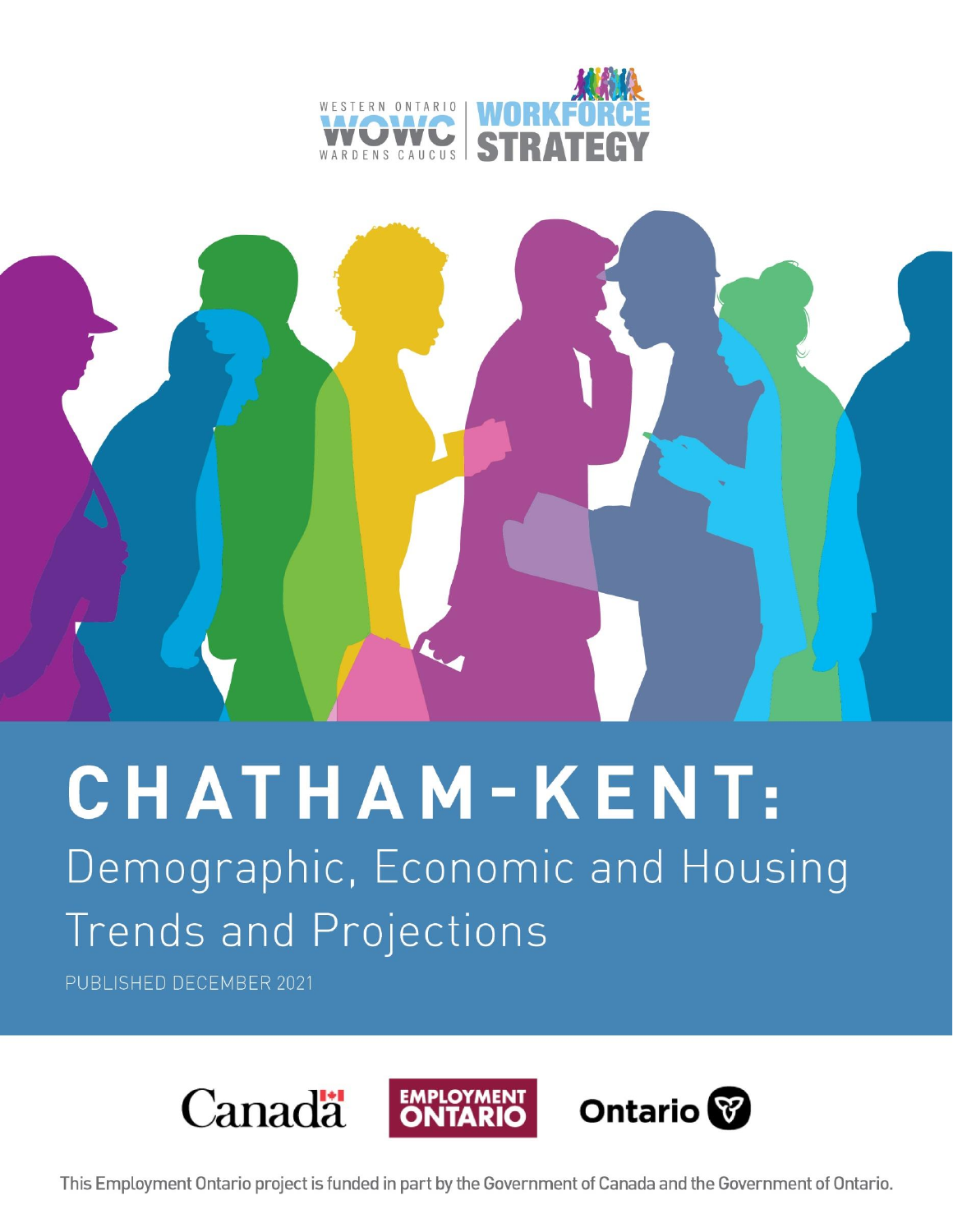

# **Table of Contents**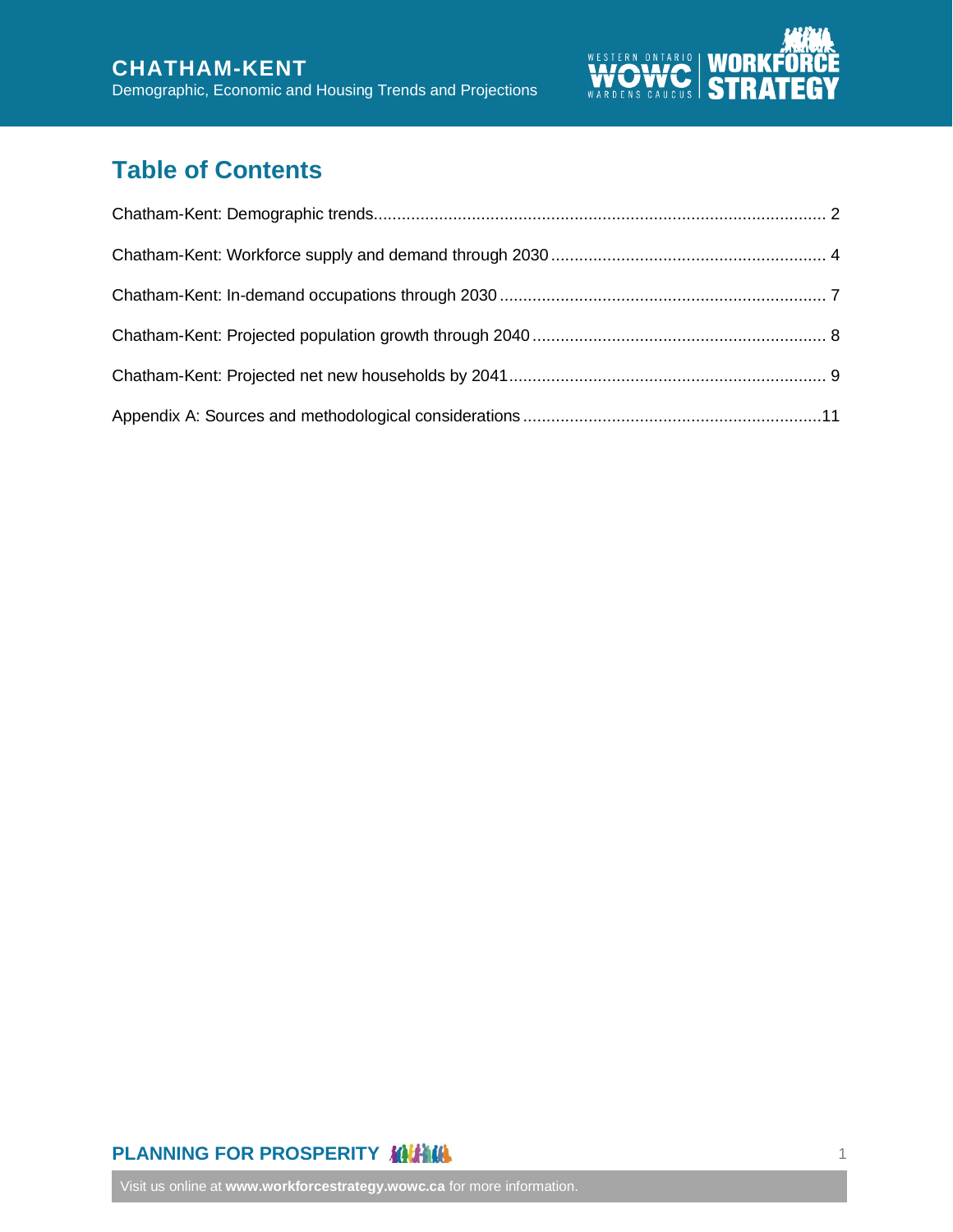

# <span id="page-2-0"></span>**Chatham-Kent: Demographic trends**

Chatham-Kent has not witnessed much population growth in recent years. The population declined by over 7,000 between 2001 and 2015 and has risen by 2% since. As a result, the 2020 population of 106,620 is down slightly from 107,500 in 2010.

Compared to the other Ontario counties, Chatham-Kent ranks 41<sup>st</sup> for its five-year population growth and 45th for its 10-year population growth/decline. The median age is now 45.7 years making it the 19<sup>th</sup> oldest county across the province.





**Source: Statistics Canada Table: 17-10-0139-01.**

A decade ago, Chatham-Kent witnessed more births than deaths each year. Now there are only 78 births per 100 deaths ranking the county 33<sup>rd</sup>. Thirty years ago, natural population growth was the primary source of growth in the region.

Chatham-Kent also attracted considerably more immigrants 20 years ago than it does today. Now that the community is part of the Welcoming Communities pilot project, the annual number is likely to increase in the coming years. As of 2020, the immigration rate was still 88% below the provincial immigration rate.

#### **Figure 2: Natural population growth and immigration, Chatham-Kent**



**Source: Statistics Canada Table: 17-10-0140-01.**

## **PLANNING FOR PROSPERITY ANTIHALLY FOR A SET OF A SET OF A SET OF A SET OF A SET OF A SET OF A SET OF A SET OF A SET OF A SET OF A SET OF A SET OF A SET OF A SET OF A SET OF A SET OF A SET OF A SET OF A SET OF A SET OF A S**

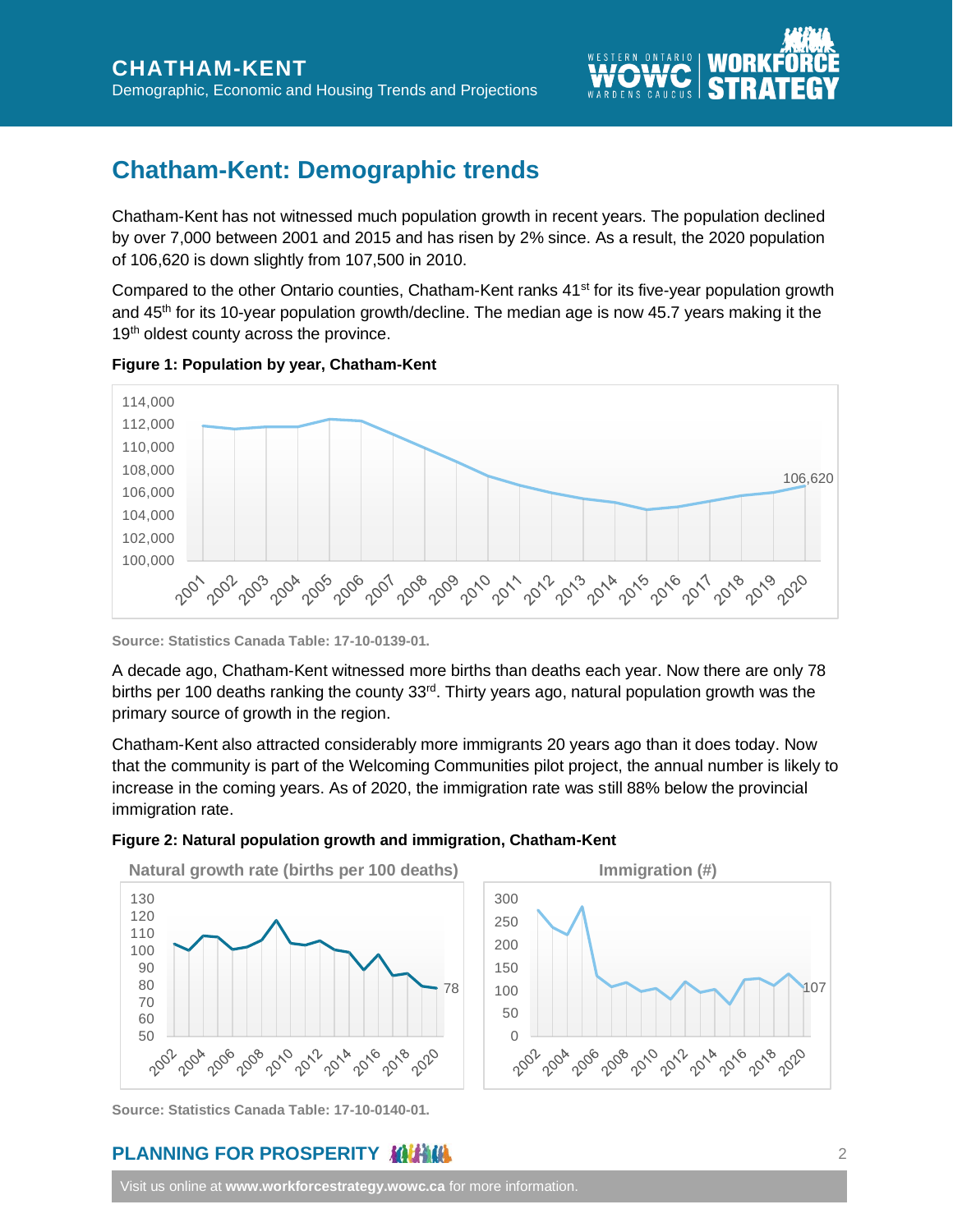Chatham-Kent does have positive net intraprovincial migration with an average of 390 per year over the past four years. However, 40% of these in-migrants are over the age of 55.

The Chatham-Kent workforce is attracting more non-permanent residents. There were 341 in 2019- 2020 ranking the county 11<sup>th</sup> among 49 for its non-permanent resident rate.

**Figure 3: Net intraprovincial migration and non-permanent residents, Chatham-Kent**





**Source: Statistics Canada Table: 17-10-0140-01.**

# **PLANNING FOR PROSPERITY ANTIHALLY FOR A SET OF A SET OF A SUMPLY SET OF A SET OF A SET OF A SET OF A SET OF A S**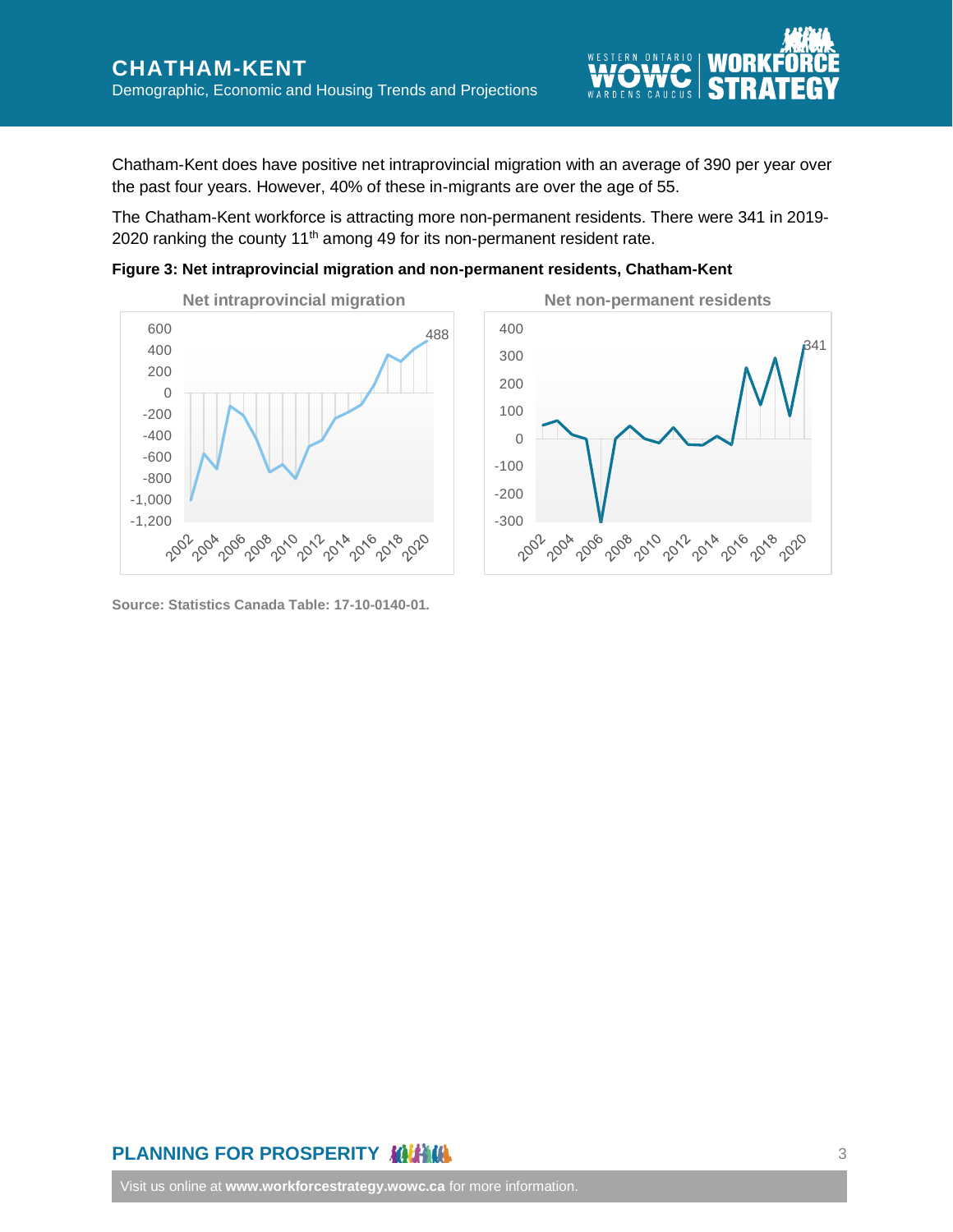

# <span id="page-4-0"></span>**Chatham-Kent: Workforce supply and demand through 2030**

The Chatham-Kent economy has been growing in recent years. In 2020 there were 3,050 employer businesses/organizations across the municipality. The economy has a higher concentration of firms in agriculture, utilities, construction, manufacturing, retail trade and finance and insurance compared to the country overall. There are 387 firms in the construction sector, 416 in retail trade and 284 in other/personal services. There are 154 different manufacturing firms with employees across the municipality including 31 in fabricated metal product manufacturing, 23 in machinery manufacturing, 12 in furniture and related product manufacturing, 10 in transportation equipment manufacturing and another 14 in food manufacturing.

According to EMSI estimates, there were 47,000 people employed in Chatham-Kent in 2020 almost the same as back in 2010. Just under 8,000 of those workers were self-employed (a slightly above average 17% self-employment rate).

The Location Quotient analysis shows the Chatham-Kent economy has a very high concentration of workers in the utilities and agriculture sector and an above average concentration in manufacturing, trade, information, health care and other/personal services sectors.

Over the next decade, total employment is expected to rise by over 2,600, a growth rate of 6%. The sectors with the fastest expected growth over this period are:

- Health care (by far)
- Construction
- Retail trade
- Public administration
- Education
- Finance and insurance

Based on the age profile of the workforce, there could be some 12,500 exiting the workforce over the next decade. The sectors expecting to lose the most to retirement include retail trade, manufacturing, health care, agriculture, and public administration.

Combined, workforce demand will be an estimated 15,100 (12,500 from replacement and 2,600 from growth).

# **PLANNING FOR PROSPERITY MILLIAM**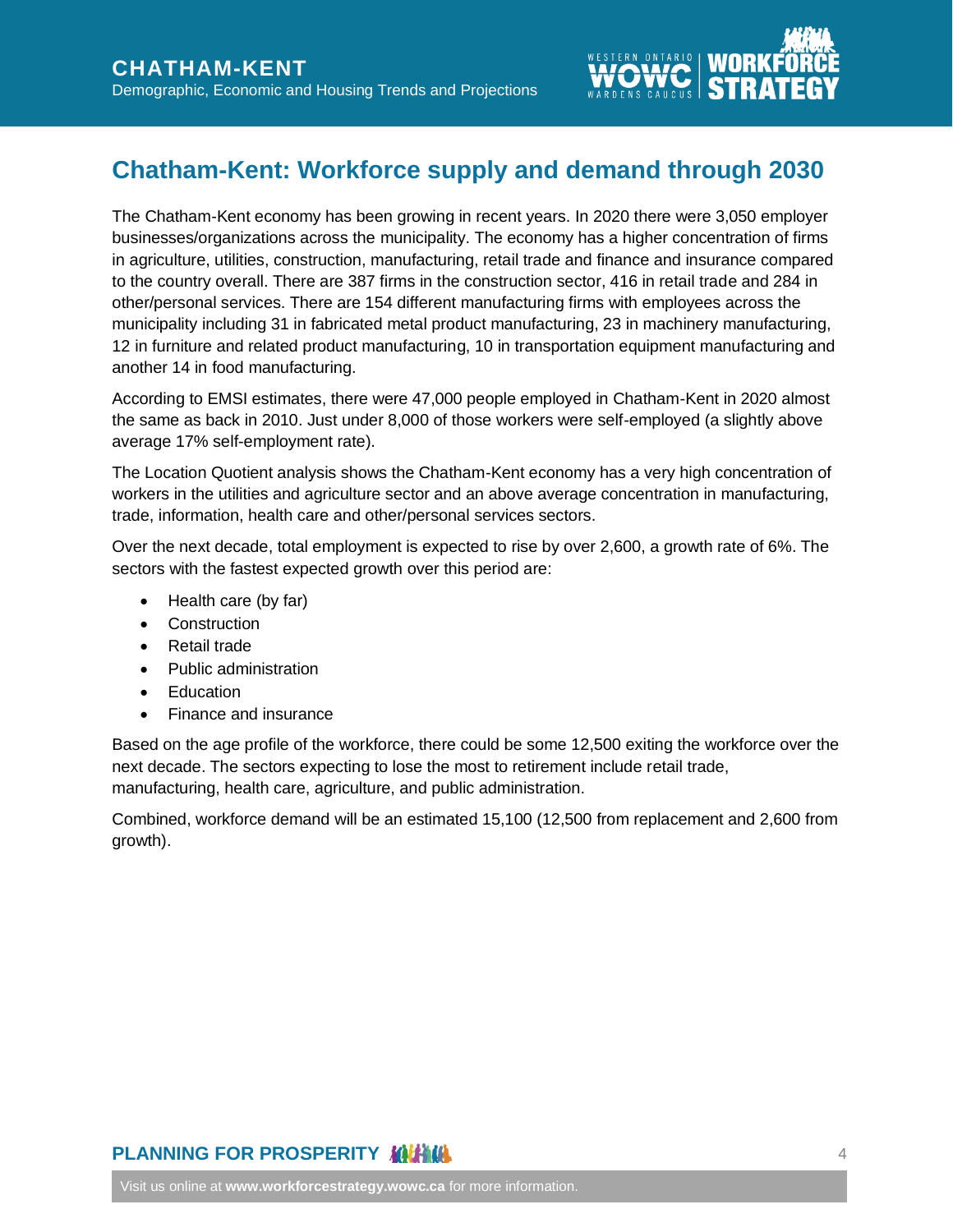

### **Table 1: Firms, employment and growth projections, Chatham-Kent**

Industries with a high employment concentration are highlighted in red

|                                                  |       |          | Employ- |        |          |
|--------------------------------------------------|-------|----------|---------|--------|----------|
|                                                  |       | Index    | ment    | $%$ of | Location |
| <b>NAICS</b>                                     | Firms | CAN=1.00 | (2020)  | total  | Quotient |
| Unclassified                                     | 128   |          | 671     | 1%     | 1.01     |
| 11 - Agriculture, forestry, fishing and hunting  | 372   | 3.15     | 3,082   | 7%     | 3.29     |
| 21 - Mining, quarrying, and oil and gas ext.     | 8     | 0.39     | 76      | $0\%$  | 0.15     |
| 22 - Utilities                                   | 8     | 2.34     | 1,446   | 3%     | 4.67     |
| 23 - Construction                                | 387   | 1.09     | 2,777   | 6%     | 0.83     |
| 31-33 - Manufacturing                            | 154   | 1.26     | 4,976   | 11%    | 1.30     |
| 41 - Wholesale trade                             | 114   | 0.84     | 2,313   | 5%     | 1.10     |
| 44-45 - Retail trade                             | 416   | 1.21     | 5,427   | 12%    | 1.08     |
| 48-49 - Transportation and warehousing           | 141   | 0.82     | 1,938   | 4%     | 0.82     |
| 51 - Information and cultural industries         | 32    | 0.72     | 979     | 2%     | 1.09     |
| 52 - Finance and insurance                       | 109   | 1.08     | 1.014   | 2%     | 0.49     |
| 53 - Real estate and rental and leasing          | 118   | 0.87     | 586     | 1%     | 0.59     |
| 54 - Professional, scientific and tech. services | 160   | 0.45     | 1,385   | 3%     | 0.39     |
| 55 - Management of companies and enterprises     | 22    | 1.38     | 100     | 0%     | 0.36     |
| 56 - Administrative and support*                 | 116   | 0.90     | 2,412   | 5%     | 1.01     |
| 61 - Educational services                        | 17    | 0.47     | 2,738   | 6%     | 0.80     |
| 62 - Health care and social assistance           | 237   | 0.80     | 6,829   | 15%    | 1.18     |
| 71 - Arts, entertainment and recreation          | 38    | 0.83     | 519     | 1%     | 0.64     |
| 72 - Accommodation and food services             | 185   | 0.92     | 2,698   | 6%     | 1.02     |
| 81 - Other services (except public admin)        | 284   | 1.05     | 2,217   | 5%     | 1.09     |
| 91 - Public administration                       | 6     | 0.31     | 2,762   | 6%     | 0.92     |
| Totals                                           | 3,052 |          | 46,943  |        |          |

#### \*includes waste management and remediation services

**The firm concentration index (CAN = 1.00) compares the relative share of firms in the county relative to the country overall. A number more than 1.00 shows there are more firms in the county, adjusted for size.**

**The Location Quotient compares the relative share of employment by industry to the country overall. A number more than 1.00 shows a higher reliance on the industry in the county.**

**Sources: Statistics Canada, EMSI and Mellor Murray Consulting estimates.**

## **PLANNING FOR PROSPERITY MILLER CONTROL**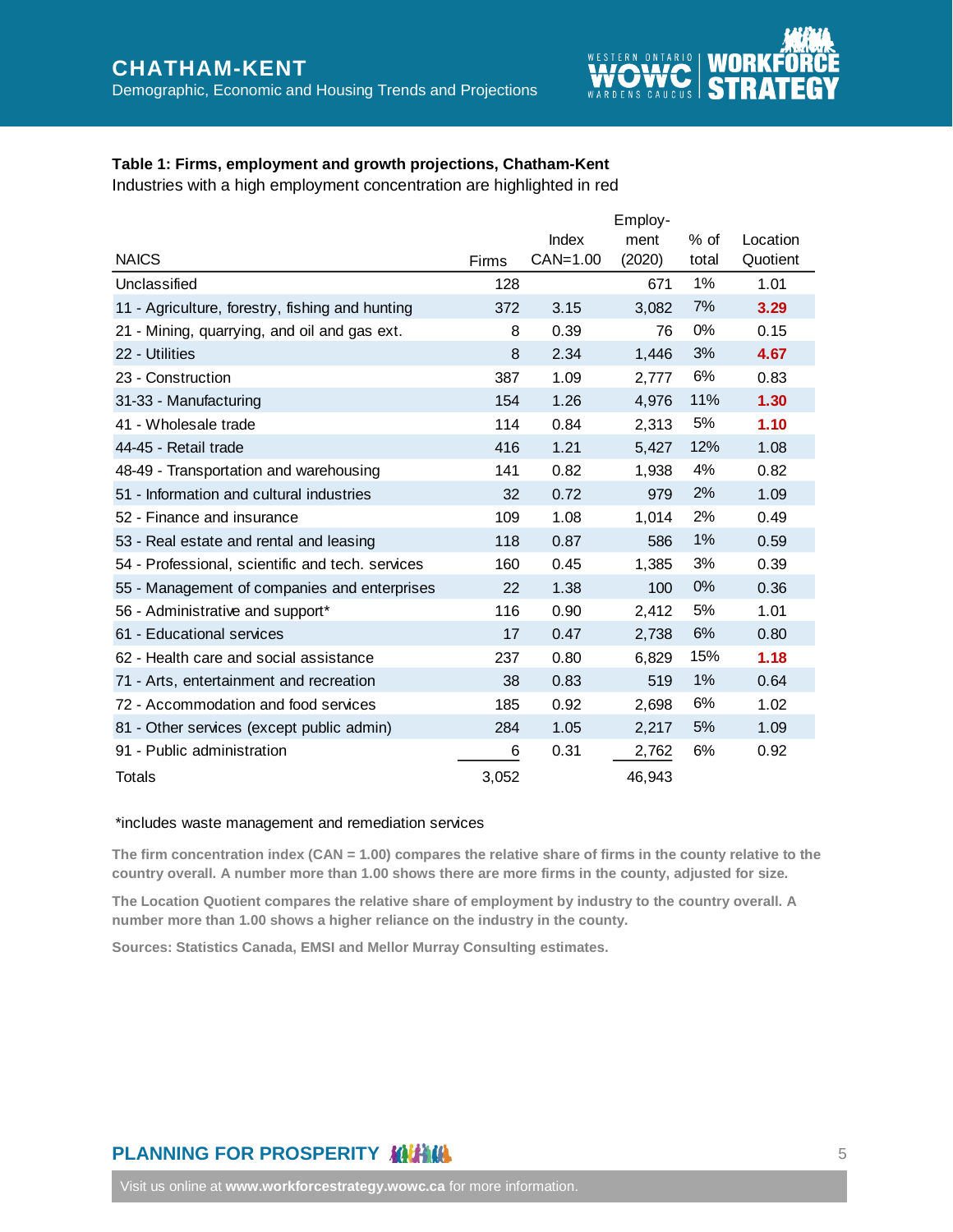

#### **Table 2: Firms, employment and growth projections, Chatham-Kent (cont.)**

| <b>NAICS</b>                                     | Projected<br>employment<br>(2030) | Net<br>change | % change<br>$(2020 -$<br>2030) | Potential<br>retirements<br>(by 2030) | Est. workforce<br>demand by<br>2030 |
|--------------------------------------------------|-----------------------------------|---------------|--------------------------------|---------------------------------------|-------------------------------------|
| Unclassified                                     | 708                               | 37            | 6%                             | 130                                   | 167                                 |
| 11 - Agriculture, forestry, fishing and hunting  | $3,025 -$                         | 57            | $-2%$                          | 1,009                                 | 952                                 |
| 21 - Mining, quarrying, and oil and gas ext.     | 104                               | 28            | 36%                            | 26                                    | 54                                  |
| 22 - Utilities                                   | 1,492                             | 46            | 3%                             | 400                                   | 446                                 |
| 23 - Construction                                | 3,088                             | 311           | 11%                            | 615                                   | 926                                 |
| 31-33 - Manufacturing                            | $4,959 -$                         | 17            | 0%                             | 1,370                                 | 1,353                               |
| 41 - Wholesale trade                             | 2,493                             | 181           | 8%                             | 681                                   | 862                                 |
| 44-45 - Retail trade                             | 5,719                             | 292           | 5%                             | 1,429                                 | 1,721                               |
| 48-49 - Transportation and warehousing           | 2,027                             | 89            | 5%                             | 707                                   | 796                                 |
| 51 - Information and cultural industries         | 997                               | 19            | 2%                             | 199                                   | 218                                 |
| 52 - Finance and insurance                       | 1,193                             | 179           | 18%                            | 295                                   | 474                                 |
| 53 - Real estate and rental and leasing          | 606                               | 20            | 3%                             | 253                                   | 274                                 |
| 54 - Professional, scientific and tech. services | 1,547                             | 162           | 12%                            | 451                                   | 613                                 |
| 55 - Management of companies and enterprises     | 145                               | 45            | n/a                            | 28                                    | 73                                  |
| 56 - Administrative and support*                 | $2,262 -$                         | 150           | $-6%$                          | 567                                   | 417                                 |
| 61 - Educational services                        | 2,974                             | 236           | 9%                             | 648                                   | 884                                 |
| 62 - Health care and social assistance           | 7,560                             | 730           | 11%                            | 1,702                                 | 2,432                               |
| 71 - Arts, entertainment and recreation          | 567                               | 48            | 9%                             | 123                                   | 170                                 |
| 72 - Accommodation and food services             | 2,770                             | 73            | 3%                             | 394                                   | 467                                 |
| 81 - Other services (except public admin)        | 2,326                             | 109           | 5%                             | 724                                   | 833                                 |
| 91 - Public administration                       | 3,023                             | 261           | 9%                             | 760                                   | 1,021                               |
| Totals                                           | 49,586                            | 2,643         | 6%                             | 12,512                                | 15,154                              |

#### \*includes waste management and remediation services

**Potential retirements are Mellor Murray estimates based on the share of workers over the age of 55.**

**Sources: Statistics Canada, EMSI and Mellor Murray Consulting estimates.**

## **PLANNING FOR PROSPERITY MILLIAM**

Visit us online at **[www.workforcestrategy.wowc.ca](http://www.workforcestrategy.wowc.com/)** for more information.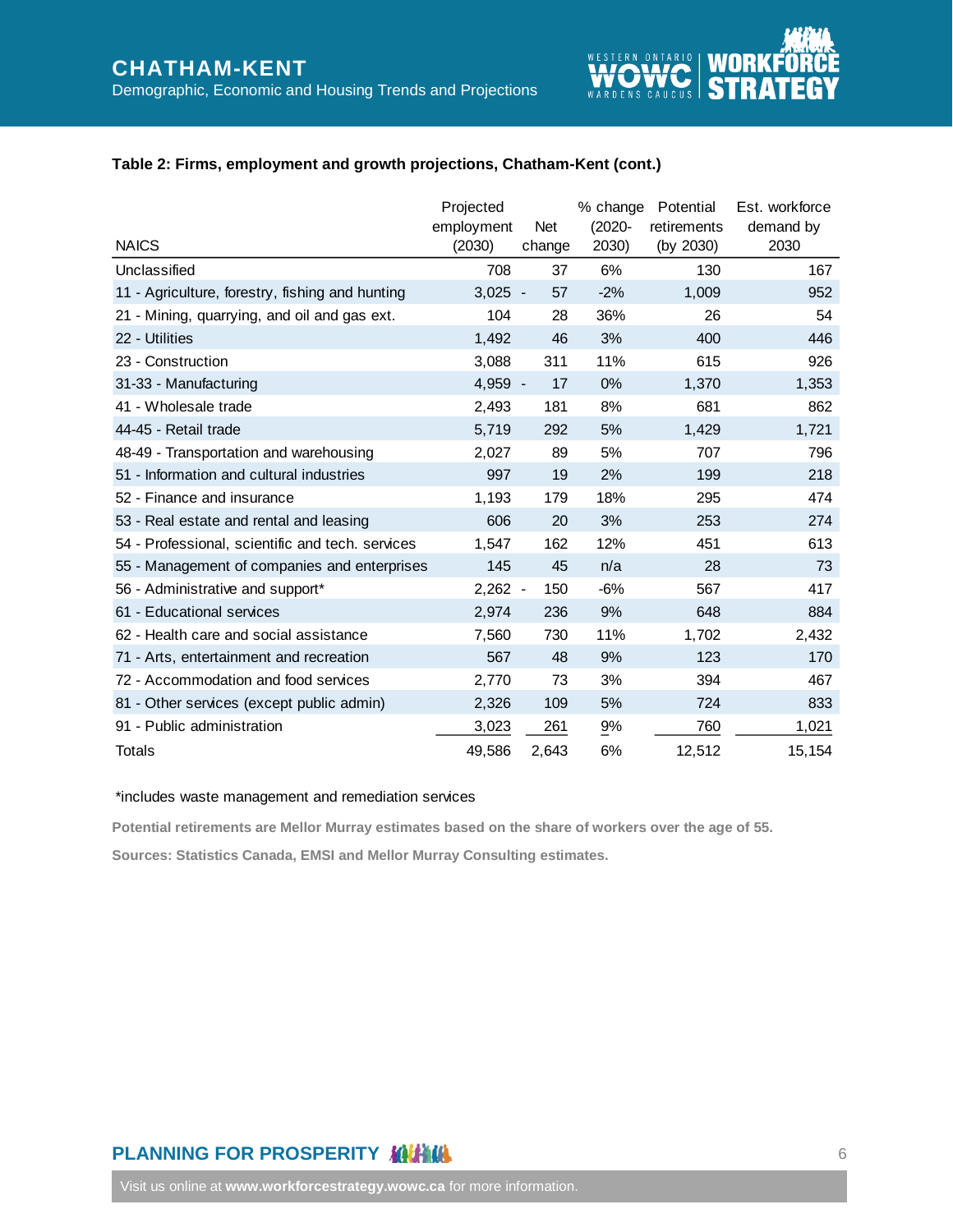

# <span id="page-7-0"></span>**Chatham-Kent: In-demand occupations through 2030**

Chatham-Kent's top in-demand occupations including both growth and replacement demand through 2030 are shown in the table below. Motor vehicle and transit drivers (truck driver and related occupations) are the top 3-digit NOC in-demand occupation followed by managers in agriculture (farmers). Health occupations are also in high demand with nearly a thousand jobs in professional and assisting health occupations. The rest are a broad mix of retail professional and manufacturing occupations. Of the top 25 in-demand occupations, 13 offer below average wages and nine are at significantly lower wages (30% below or less).

#### **Table 3: Chatham-Kent, Top 25 in-demand occupations by 3-digit NOC, by 2030**

|                                                                                                     |                   | <b>Growth</b>    | <b>Replacement</b> | <b>Total</b>        |               |
|-----------------------------------------------------------------------------------------------------|-------------------|------------------|--------------------|---------------------|---------------|
| <b>Occupational group:</b>                                                                          | 2020<br>workforce | demand<br>(2030) | demand<br>(2030)   | workforce<br>demand | Wage<br>$+/-$ |
| Motor vehicle and transit drivers                                                                   | 1592              | 83               | 669                | 752                 | 0.84          |
| Managers in agriculture, horticulture and<br>aquaculture                                            | 1346              | $-43$            | 650                | 607                 | 0.62          |
| Professional occupations in nursing                                                                 | 1230              | 311              | 263                | 574                 | 1.40          |
| Assisting occupations in support of health services                                                 | 1329              | 212              | 287                | 498                 | 0.70          |
| Retail and wholesale trade managers                                                                 | 1085              | 57               | 361                | 418                 | 1.27          |
| Cleaners                                                                                            | 1292              | $-60$            | 442                | 383                 | 0.56          |
| Cashiers                                                                                            | 1053              | 120              | 202                | 323                 | 0.28          |
| Retail salespersons                                                                                 | 1250              | $-43$            | 346                | 304                 | 0.52          |
| Agriculture and horticulture workers                                                                | 846               | 88               | 200                | 288                 | 0.47          |
| Machining, metal forming, shaping and erecting<br>trades                                            | 728               | 117              | 167                | 284                 | 1.20          |
| Machine operators and related workers in mineral<br>and metal products processing and manufacturing | 832               | 104              | 178                | 282                 | 1.05          |
| Finance, insurance and related business<br>administrative occupations                               | 551               | 14               | 258                | 271                 | 0.98          |
| Insurance, real estate and financial sales<br>occupations                                           | 426               | 63               | 208                | 271                 | 1.20          |
| Administrative and regulatory occupations                                                           | 772               | $-8$             | 277                | 270                 | 1.14          |
| Secondary and elementary school teachers and<br>educational counsellors                             | 1483              | 96               | 155                | 251                 | 1.31          |
| Auditors, accountants and investment<br>professionals                                               | 571               | 51               | 185                | 236                 | 1.94          |
| Social and community service professionals                                                          | 584               | 60               | 170                | 230                 | 1.14          |
| Sales and account representatives - wholesale<br>trade (non-technical)                              | 506               | 30               | 191                | 221                 | 1.35          |
| Contractors and supervisors, maintenance trades<br>and heavy equipment and transport operators      | 450               | 76               | 138                | 214                 | 1.63          |
| Paraprofessional occupations in legal, social,<br>community and education services                  | 987               | 75               | 132                | 207                 | 0.68          |
| Other sales support and related occupations                                                         | 759               | 64               | 143                | 207                 | 0.42          |
| Financial, insurance and related administrative<br>support workers                                  | 539               | 43               | 159                | 202                 | 0.94          |
| Managers in construction and facility operation<br>and maintenance                                  | 513               | 81               | 120                | 201                 | 1.50          |
| Managers in food service and accommodation                                                          | 528               | 26               | 172                | 199                 | 0.84          |
| Office administrative assistants - general, legal                                                   | 636               | $-33$            | 229                | 196                 | 0.80          |

and medical

**Sources: Statistics Canada, EMSI and Mellor Murray Consulting estimates.**

## **PLANNING FOR PROSPERITY AND ALL AND ARRANGEMENT FOR PROSPERITY AND ARRANGEMENT FOR A STATE OF A STATE OF A STATE OF A STATE OF A STATE OF A STATE OF A STATE OF A STATE OF A STATE OF A STATE OF A STATE OF A STATE OF A STAT**

Visit us online at **[www.workforcestrategy.wowc.ca](http://www.workforcestrategy.wowc.com/)** for more information.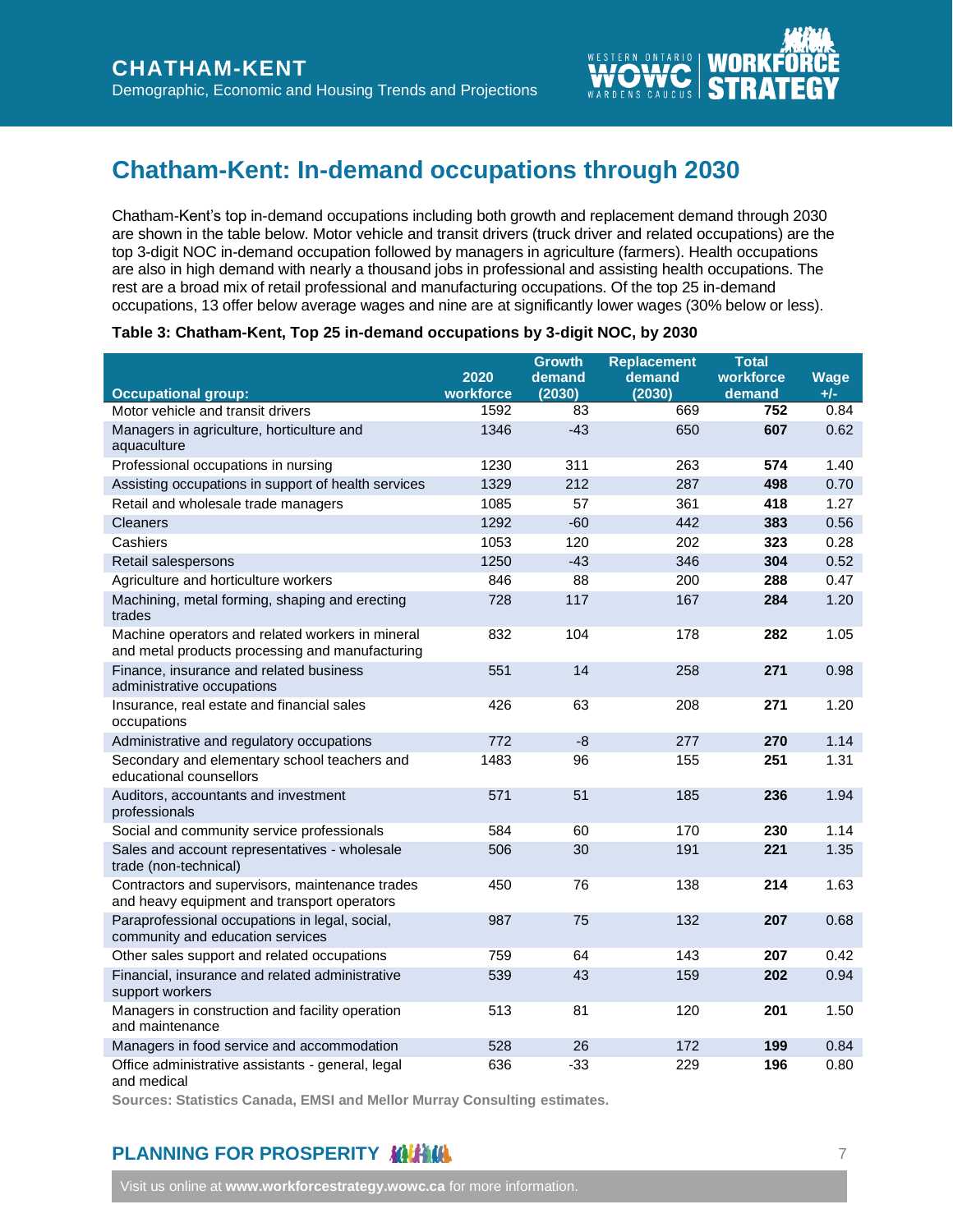

# <span id="page-8-0"></span>**Chatham-Kent: Projected population growth through 2040**

The Ontario Ministry of Finance is projecting that Chatham-Kent will only see a modest increase in its population through 2040. The community is expected to grow its population by an estimated 0.2% per year through 2040.

Because workforce demand is expected to be more than 15,500 over the 2020 to 2030 period, this level of population growth will not be enough to address the demand. Chatham-Kent will need to find a way to increase its annual population growth (with a focus on younger workers) to at least 1.3% per year if it wants to meet workforce demand into the future.

The Ontario Ministry of Finance projections are not inevitable. Chatham-Kent is part of the Welcoming Communities initiative meant to attract more immigrants. It has a fairly large number of non-permanent residents that could be provided permanent residency at some point. But it will require an effort to boost the annual intake of workers.

The risk is that Chatham-Kent's important export-focused industries such as manufacturing and agriculture will not be able to meet workforce needs and that could lead to downsizing and investment moving elsewhere in Ontario and beyond.



#### **Figure 4: Population growth projection, Chatham-Kent**

**Sources: Derived using Statistics Canada population data and Ontario Ministry of Finance projections (Spring 2021).**

## **PLANNING FOR PROSPERITY MILLIAM**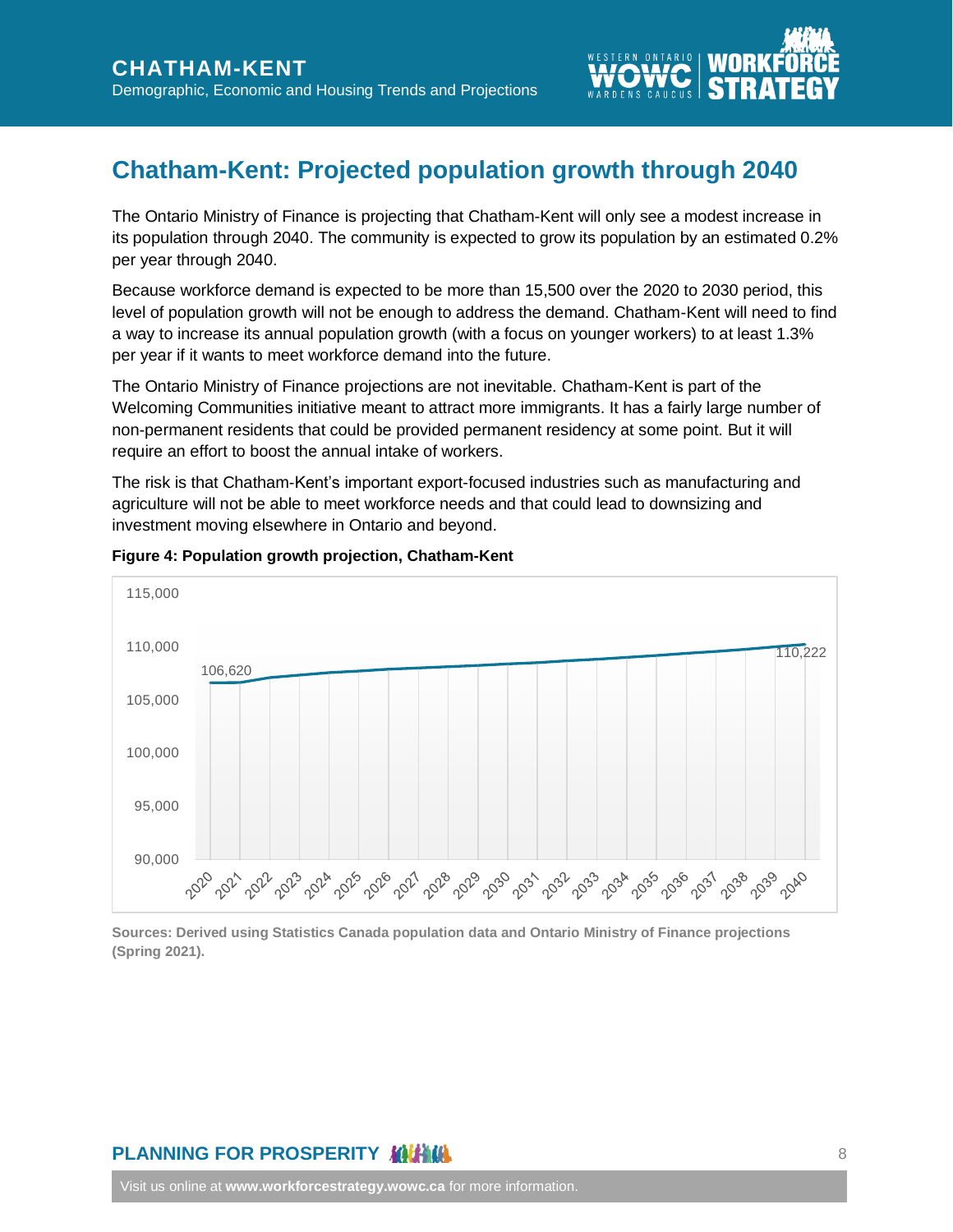

# <span id="page-9-0"></span>**Chatham-Kent: Projected net new households by 2041**

Using Ontario Ministry of Finance population forecasts by Census Division, the Smart Prosperity Institute recently published estimates of housing demand in five-year increments over the next three decades<sup>1</sup>. The type of housing demand was broken down by either low and medium density (refers to buildings below five storeys) or high density (buildings with five storeys or higher).

The assumption throughout the development of the WOWC region workforce development plan is that population growth outside the separated cities will be similar to growth inside the cities. For the most part this has been the trend in recent years across the WOWC region. In fact, some areas have grown faster outside the separated cities.

The projections for Chatham-Kent are shown in the table. The county is expected to require 2,971 net new households by 2041.

|                     | <b>Projected Net New Households</b>               |                  |               |                  |               |                                       |
|---------------------|---------------------------------------------------|------------------|---------------|------------------|---------------|---------------------------------------|
|                     | <b>Occupied</b><br>private<br>dwellings<br>(2016) | $2021 -$<br>2026 | 2026-<br>2031 | $2031 -$<br>2036 | 2036-<br>2041 | <b>Total net</b><br>new<br>households |
| <b>Chatham-Kent</b> | 43,175                                            | 1,060            | 801           | 632              | 478           | 2,971                                 |

The region will need a broad range of housing options to meet demand. As shown in the table, 55% of the jobs expected to be required through 2030 pay the average annual employment income or below.

#### **Jobs to be filled by income level, 2020-2030**

|                     |         |         |              | 30% or  |
|---------------------|---------|---------|--------------|---------|
|                     | $30%+$  | 70% to  | Up to $30\%$ | more    |
|                     | below   | 100% of | above        | above   |
| Jurisdiction:       | average | average | average      | average |
| <b>Chatham-Kent</b> | 27%     | 28%     | 19%          | 26%     |
| <b>WOWC Region</b>  | 27%     | 28%     | 17%          | 29%     |

How much can households afford to spend on shelter costs? As is shown in the table below, for household income at the average level or below, the maximum per month that can be spent on shelter without breaking through the 30% threshold is only \$2,000/month and this includes rent/ mortgage payments and property taxes along with the costs of electricity, heat, water and other municipal services.

## **PLANNING FOR PROSPERITY ANTIHALLY FOR A SET OF A SET OF A SET OF A SET OF A SET OF A SET OF A SET OF A SET OF A SET OF A SET OF A SET OF A SET OF A SET OF A SET OF A SET OF A SET OF A SET OF A SET OF A SET OF A SET OF A S**

Visit us online at **[www.workforcestrategy.wowc.ca](http://www.workforcestrategy.wowc.com/)** for more information.

<sup>1</sup> Source: Smart Prosperity Institute. (October 2021). Baby Needs a New Home: Projecting Ontario's Growing Number of Families and their Housing Needs.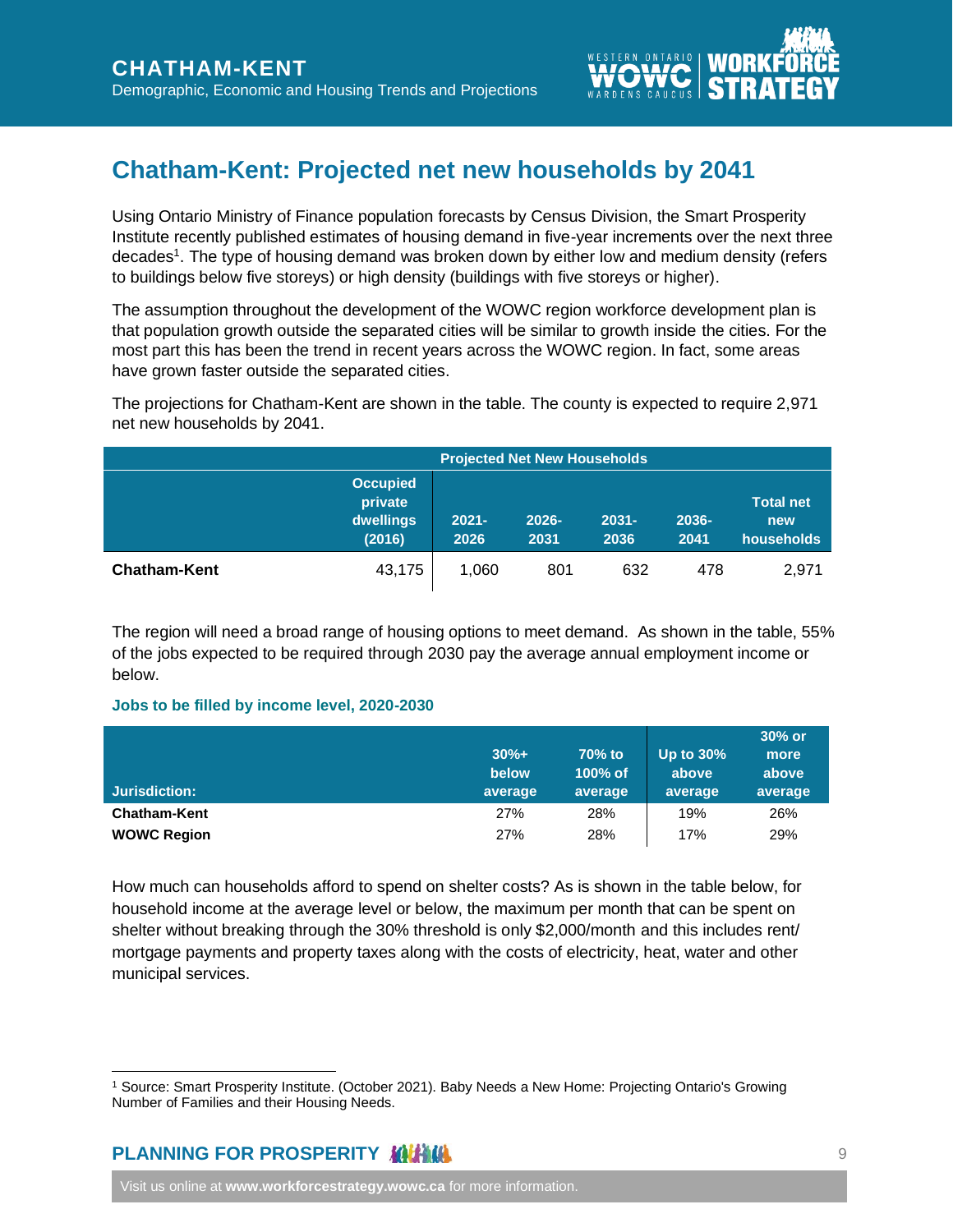# **CHATHAM-KENT**

Demographic, Economic and Housing Trends and Projections



| <b>Household income level:</b> | Maximum to spend on shelter costs: |
|--------------------------------|------------------------------------|
| Under \$40,000                 | Less than \$1,000/month            |
| $$40,000 - $80,000$            | Between \$1,000-\$2,000/month      |
| \$80,000 to \$125,000/year     | Between \$2,000-\$3,100/month      |
| $$125,000+$                    | Over \$3,100/month                 |

**Shelter costs for owner households include, where applicable, mortgage payments, property taxes and condominium fees, along with the costs of electricity, heat, water and other municipal services. For renter households, shelter costs include, where applicable, the rent and the costs of electricity, heat, water and other municipal services.**

**Source: Statistics Canada.**

# **PLANNING FOR PROSPERITY MILLION CONTRACT AND RELATIONS** 10